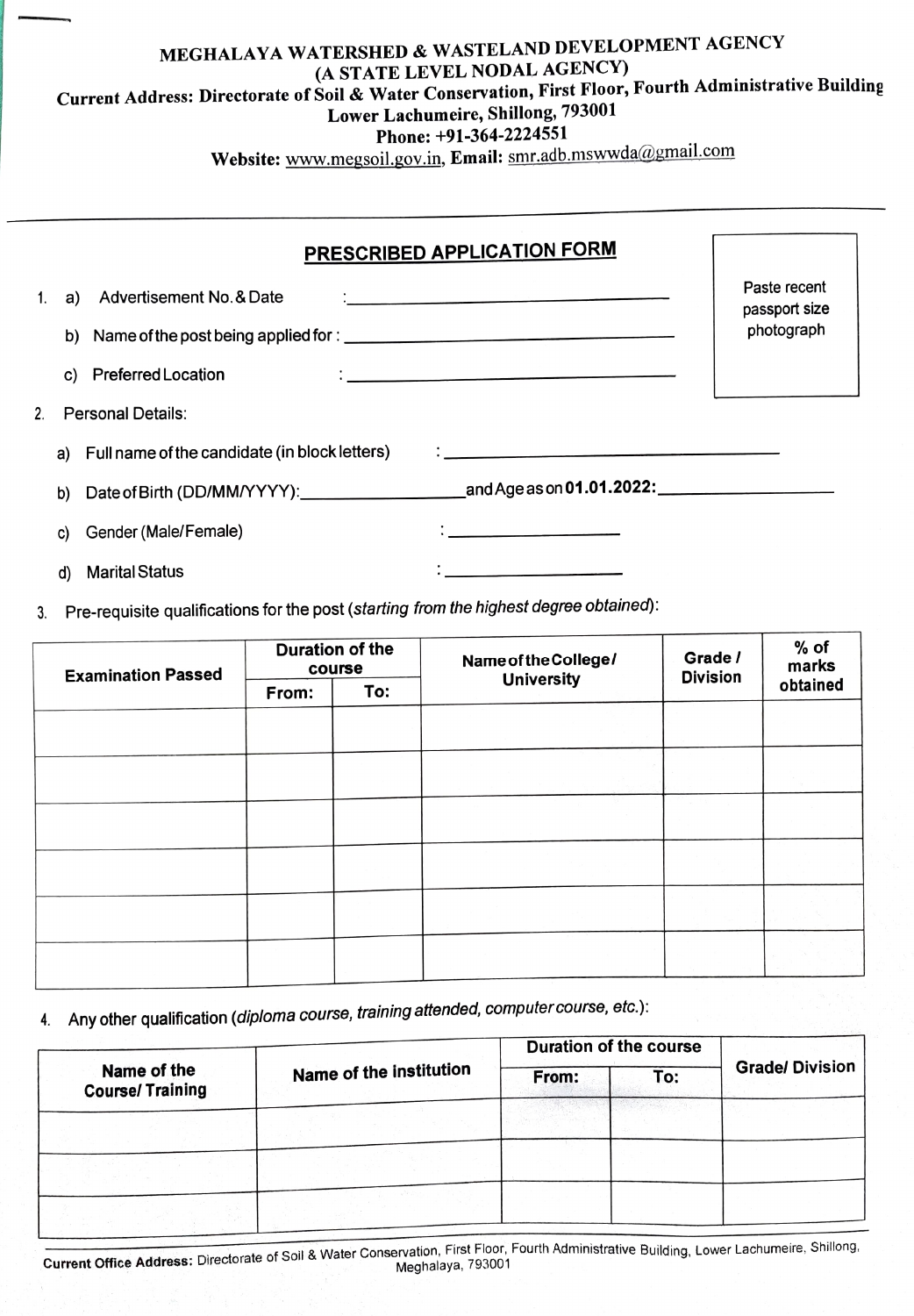5. Employment Record (starting from the current employment):

 $\mathbf{r}$ 

| Name of the<br>Employer/                                                                                                  | <b>Duration/ Period of</b><br><b>Employment</b> |     | Designation                                                                                                           | Nature of work | <b>Salary</b> | Reason for |
|---------------------------------------------------------------------------------------------------------------------------|-------------------------------------------------|-----|-----------------------------------------------------------------------------------------------------------------------|----------------|---------------|------------|
| Organization                                                                                                              | From:                                           | To: |                                                                                                                       |                |               | leaving    |
|                                                                                                                           |                                                 |     |                                                                                                                       |                |               |            |
|                                                                                                                           |                                                 |     |                                                                                                                       |                |               |            |
|                                                                                                                           |                                                 |     |                                                                                                                       |                |               |            |
|                                                                                                                           |                                                 |     |                                                                                                                       |                |               |            |
|                                                                                                                           |                                                 |     |                                                                                                                       |                |               |            |
|                                                                                                                           |                                                 |     |                                                                                                                       |                |               |            |
|                                                                                                                           |                                                 |     |                                                                                                                       |                |               |            |
|                                                                                                                           |                                                 |     |                                                                                                                       |                |               |            |
|                                                                                                                           |                                                 |     |                                                                                                                       |                |               |            |
|                                                                                                                           |                                                 |     |                                                                                                                       |                |               |            |
|                                                                                                                           |                                                 |     |                                                                                                                       |                |               |            |
|                                                                                                                           |                                                 |     |                                                                                                                       |                |               |            |
|                                                                                                                           |                                                 |     |                                                                                                                       |                |               |            |
|                                                                                                                           |                                                 |     |                                                                                                                       |                |               |            |
|                                                                                                                           |                                                 |     |                                                                                                                       |                |               |            |
| Relevant years of experience for the position applied<br>b)<br>Any other relevant information for the post being applied: |                                                 |     |                                                                                                                       |                |               |            |
|                                                                                                                           |                                                 |     |                                                                                                                       |                |               |            |
|                                                                                                                           |                                                 |     |                                                                                                                       |                |               |            |
|                                                                                                                           |                                                 |     |                                                                                                                       |                |               |            |
|                                                                                                                           |                                                 |     |                                                                                                                       |                |               |            |
| Language Proficiency:                                                                                                     | a) Read                                         |     | <u> Alian de la Carlo de la Carlo de la Carlo de la Carlo de la Carlo de la Carlo de la Carlo de la Carlo de la C</u> |                |               |            |
|                                                                                                                           | b) Write                                        |     |                                                                                                                       |                |               |            |
| c)                                                                                                                        | Speak                                           |     |                                                                                                                       |                |               |            |
|                                                                                                                           |                                                 |     |                                                                                                                       |                |               |            |
|                                                                                                                           |                                                 |     |                                                                                                                       |                |               |            |
| <b>Permanent Address:</b><br><b>Address for Communication:</b>                                                            |                                                 |     |                                                                                                                       |                |               |            |
|                                                                                                                           |                                                 |     |                                                                                                                       |                |               |            |